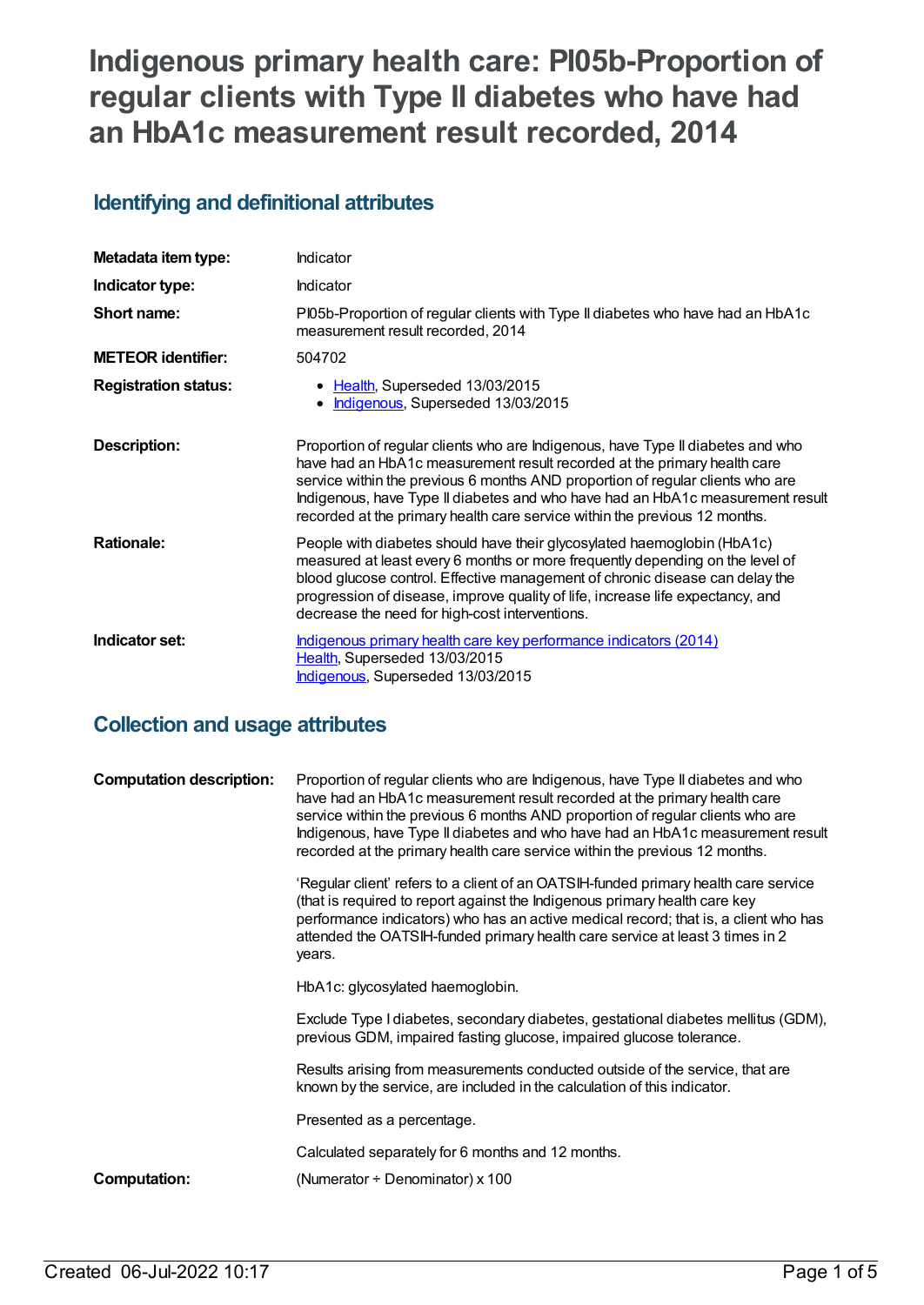| <b>Numerator:</b>        | Calculation A: Number of regular clients who are Indigenous, have Type II diabetes<br>and who have had an HbA1c measurement result recorded at the primary health<br>care service within the previous 6 months.  |
|--------------------------|------------------------------------------------------------------------------------------------------------------------------------------------------------------------------------------------------------------|
|                          | Calculation B: Number of regular clients who are Indigenous, have Type II diabetes<br>and who have had an HbA1c measurement result recorded at the primary health<br>care service within the previous 12 months. |
| Numerator data elements: | <b>Data Element / Data Set-</b>                                                                                                                                                                                  |
|                          | Person-diabetes mellitus status, code NN                                                                                                                                                                         |
|                          | Data Source                                                                                                                                                                                                      |
|                          | Indigenous primary health care data collection                                                                                                                                                                   |
|                          | NMDS / DSS                                                                                                                                                                                                       |
|                          | Indigenous primary health care DSS 2014-15                                                                                                                                                                       |
|                          | Guide for use                                                                                                                                                                                                    |
|                          | Type II diabetes only.                                                                                                                                                                                           |
|                          | Data Element / Data Set-                                                                                                                                                                                         |
|                          | Person-Indigenous status, code N                                                                                                                                                                                 |
|                          | Data Source                                                                                                                                                                                                      |
|                          | Indigenous primary health care data collection                                                                                                                                                                   |
|                          | NMDS / DSS                                                                                                                                                                                                       |
|                          | Indigenous primary health care DSS 2014-15                                                                                                                                                                       |
|                          | Data Element / Data Set-                                                                                                                                                                                         |
|                          | Person-regular client indicator, yes/no code N                                                                                                                                                                   |
|                          | Data Source                                                                                                                                                                                                      |
|                          | Indigenous primary health care data collection                                                                                                                                                                   |
|                          | NMDS / DSS                                                                                                                                                                                                       |
|                          | Indigenous primary health care DSS 2014-15                                                                                                                                                                       |
|                          | Data Element / Data Set-                                                                                                                                                                                         |
|                          | Person-glycosylated haemoglobin measurement result recorded indicator.<br>yes/no code N                                                                                                                          |
|                          | Data Source                                                                                                                                                                                                      |
|                          | Indigenous primary health care data collection                                                                                                                                                                   |
|                          | NMDS / DSS                                                                                                                                                                                                       |
|                          | Indigenous primary health care DSS 2014-15                                                                                                                                                                       |
|                          |                                                                                                                                                                                                                  |
| Denominator:             | Calculation A and B: Total number of regular clients who are Indigenous and have<br>Type II diabetes.                                                                                                            |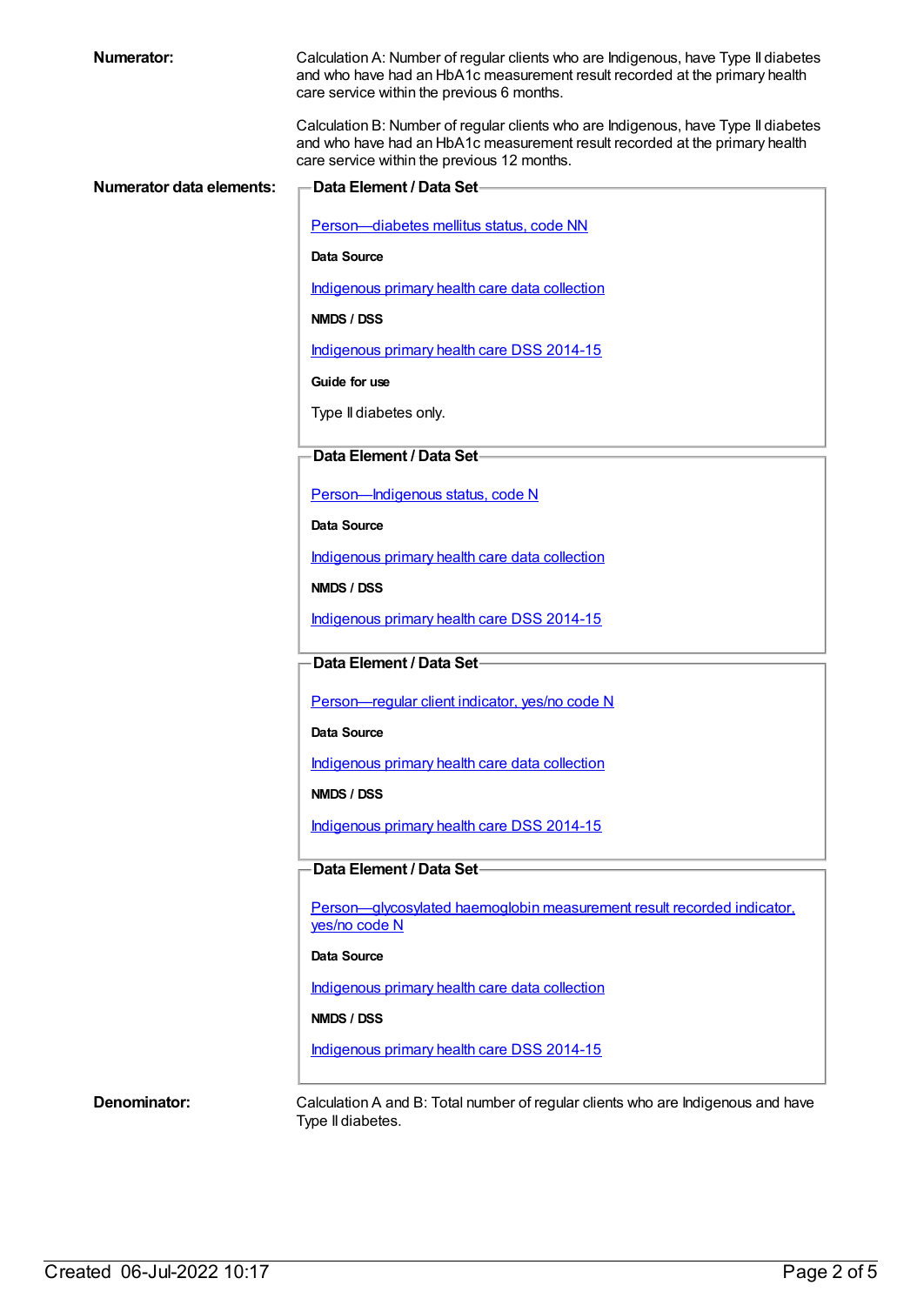#### **Denominator data elements:**

#### **Data Element / Data Set**

[Person—diabetes](https://meteor.aihw.gov.au/content/270194) mellitus status, code NN

**Data Source**

[Indigenous](https://meteor.aihw.gov.au/content/430643) primary health care data collection

**NMDS / DSS**

[Indigenous](https://meteor.aihw.gov.au/content/504325) primary health care DSS 2014-15

**Guide for use**

Type II diabetes only.

#### **Data Element / Data Set**

[Person—Indigenous](https://meteor.aihw.gov.au/content/291036) status, code N

**Data Source**

[Indigenous](https://meteor.aihw.gov.au/content/430643) primary health care data collection

**NMDS / DSS**

[Indigenous](https://meteor.aihw.gov.au/content/504325) primary health care DSS 2014-15

#### **Data Element / Data Set**

[Person—regular](https://meteor.aihw.gov.au/content/436639) client indicator, yes/no code N

**Data Source**

[Indigenous](https://meteor.aihw.gov.au/content/430643) primary health care data collection

**NMDS / DSS**

[Indigenous](https://meteor.aihw.gov.au/content/504325) primary health care DSS 2014-15

#### **Disaggregation:** 1. Sex:

- a) Male b) Female
- 2. Age: a) 0-4 years b) 5-14 years c) 15-24 years d) 25-34 years e) 35-44 years f) 45-54 years g) 55-64 years h) 65 years and over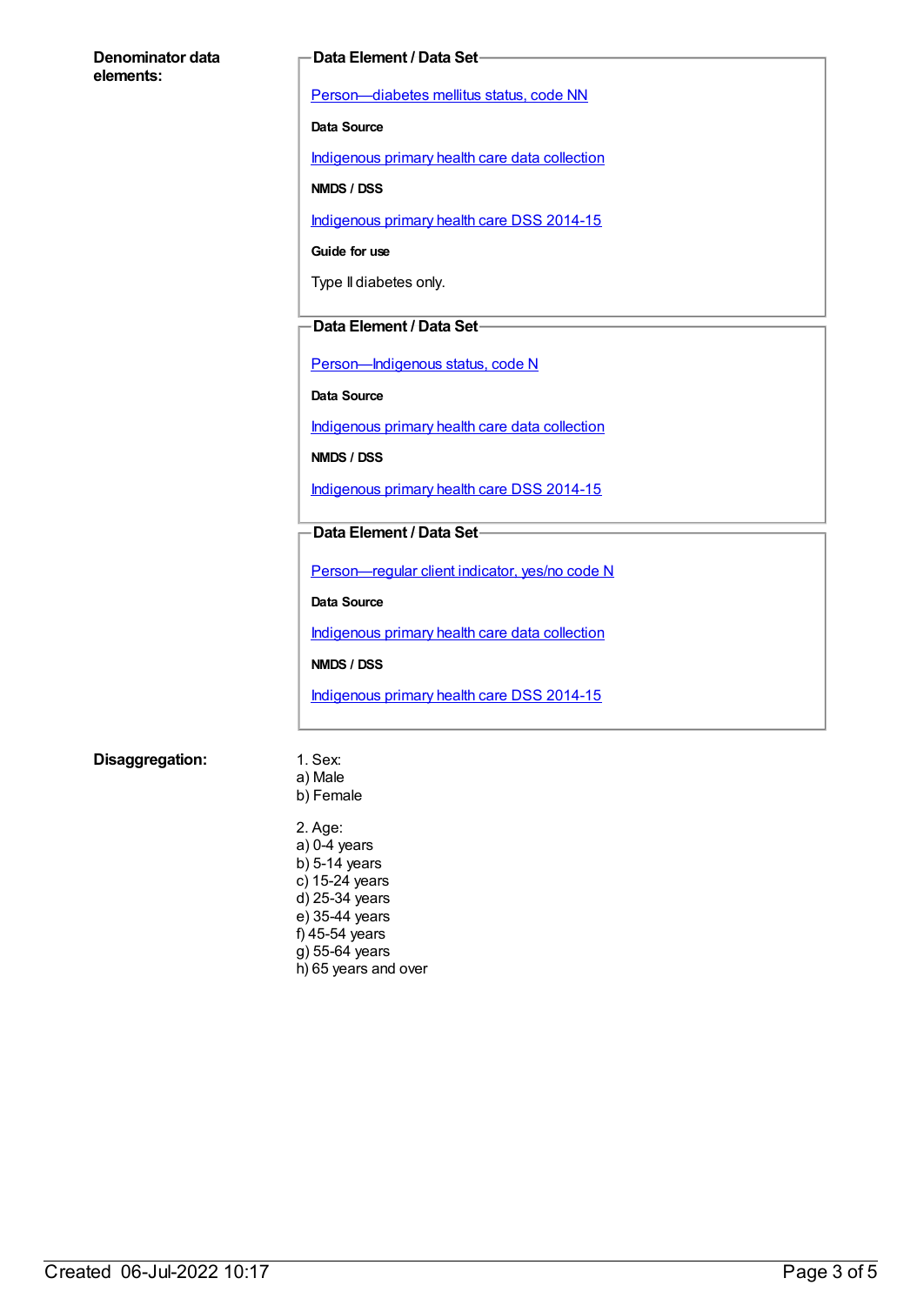| <b>Disaggregation data</b> |  |
|----------------------------|--|
| elements:                  |  |

#### **Data Element / Data Set**

Person-sex, code N

**Data Source**

[Indigenous](https://meteor.aihw.gov.au/content/430643) primary health care data collection

**NMDS / DSS**

[Indigenous](https://meteor.aihw.gov.au/content/504325) primary health care DSS 2014-15

### **Data Element / Data Set**

[Person—age,](https://meteor.aihw.gov.au/content/303794) total years N[NN]

**Data Source**

[Indigenous](https://meteor.aihw.gov.au/content/430643) primary health care data collection

**NMDS / DSS**

[Indigenous](https://meteor.aihw.gov.au/content/504325) primary health care DSS 2014-15

## **Representational attributes**

| <b>Representation class:</b> | Percentage |
|------------------------------|------------|
| Data type:                   | Real       |
| Unit of measure:             | Person     |
|                              |            |

### **Indicator conceptual framework**

| <b>Framework and</b> | Effective/Appropriate/Efficient |
|----------------------|---------------------------------|
| dimensions:          |                                 |

### **Data source attributes**

| Data sources: | Data Source                                    |
|---------------|------------------------------------------------|
|               | Indigenous primary health care data collection |
|               | Frequency                                      |
|               | 6 monthly                                      |
|               | Data custodian                                 |
|               | Australian Institute of Health and Welfare.    |

### **Source and reference attributes**

**Submitting organisation:** Australian Institute of Health and Welfare

Department of Health

# **Relational attributes**